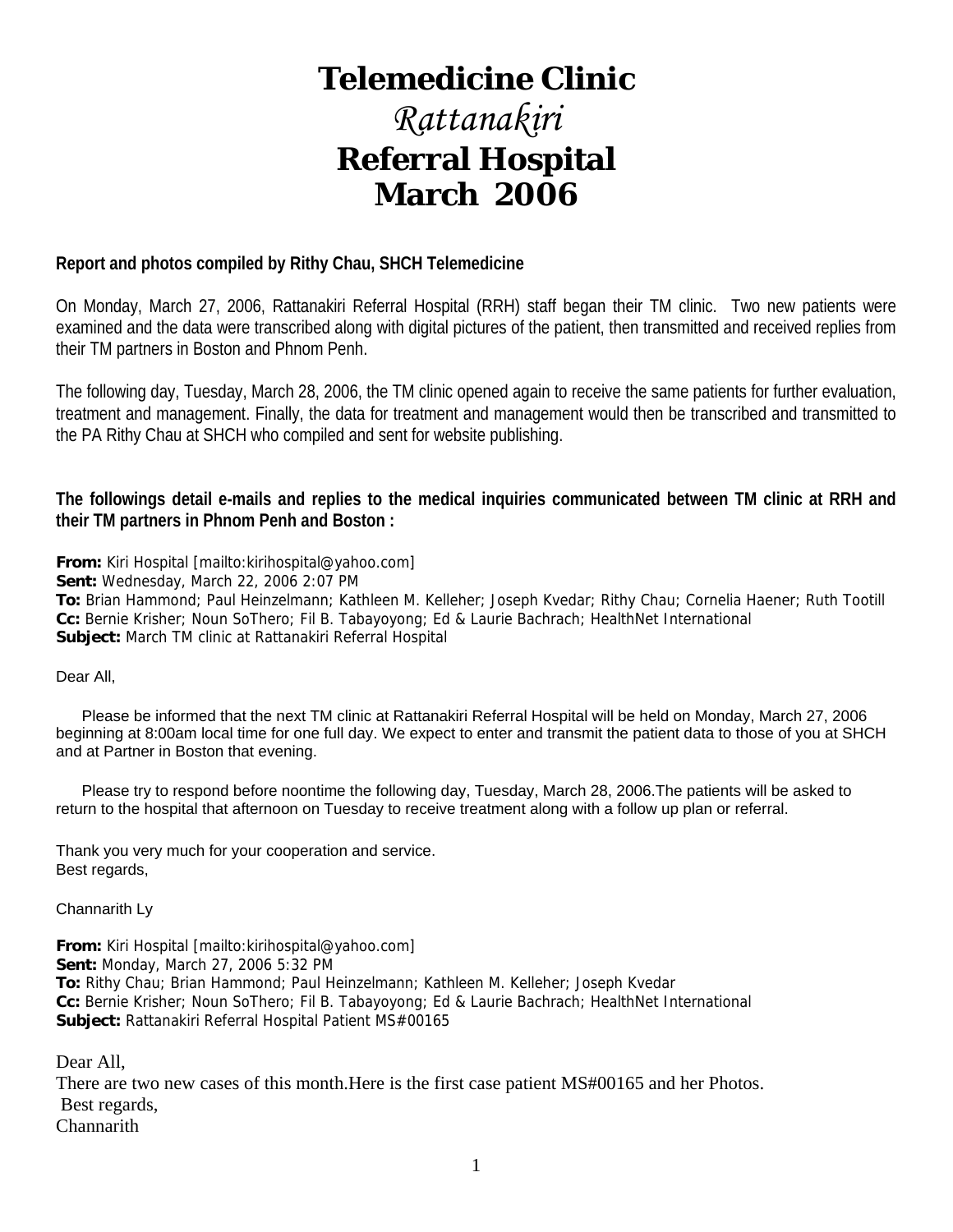# **Rattanakiri Provincial Hospital Telemedicine Clinic with Sihanouk Hospital Center of HOPE and Partners in Telemedicine**



### **Patient: MU#00165, 34F, Villge Vi**

**Chief Complaint:** right upper arm pain x one year

**HPI:** She presented with right upper arm pain is likely the muscle cramping associated with right upper arm joint pain and seemed atrophy of muscle of upper arm and She treated with unknown medication at private clinic and her symptoms did not get better .her complaint of burning joint pain which located only, cramping pain of upper arm muscle associated with pitching muscle pain, and

her atrophy muscle of deltoide which drop down from joint a little bid , and she is difficulty to bend the back and upward , malaise , low appetite , dizziness off and on , no vo/ n .

**PMH/SH:** Gastritis

**Social Hx:** unremarkable

**Allergies:** none

**Family Hx:** unremarkable

**ROS:**

**PE: Vital Signs: BP90/40mmhg P 65 R20 T36.5 Wt** 49kg

**General:** alerted and oriented

**HEENT:** unremarkable

**Chest:** lungs:clear both sides heart: no murmur ,

**Abdomen:** soft, active BS, No mass.

**Musculoskeletal:** atrophy muscle of deltoid,

**Neuro:** weakness of motor of right upper arm , active sensory , cannot bend the back and difficult to upward , the a bit difficult to carry the thing and .

**GU:**

**Rectal:**

**Previous Lab/Studies:**

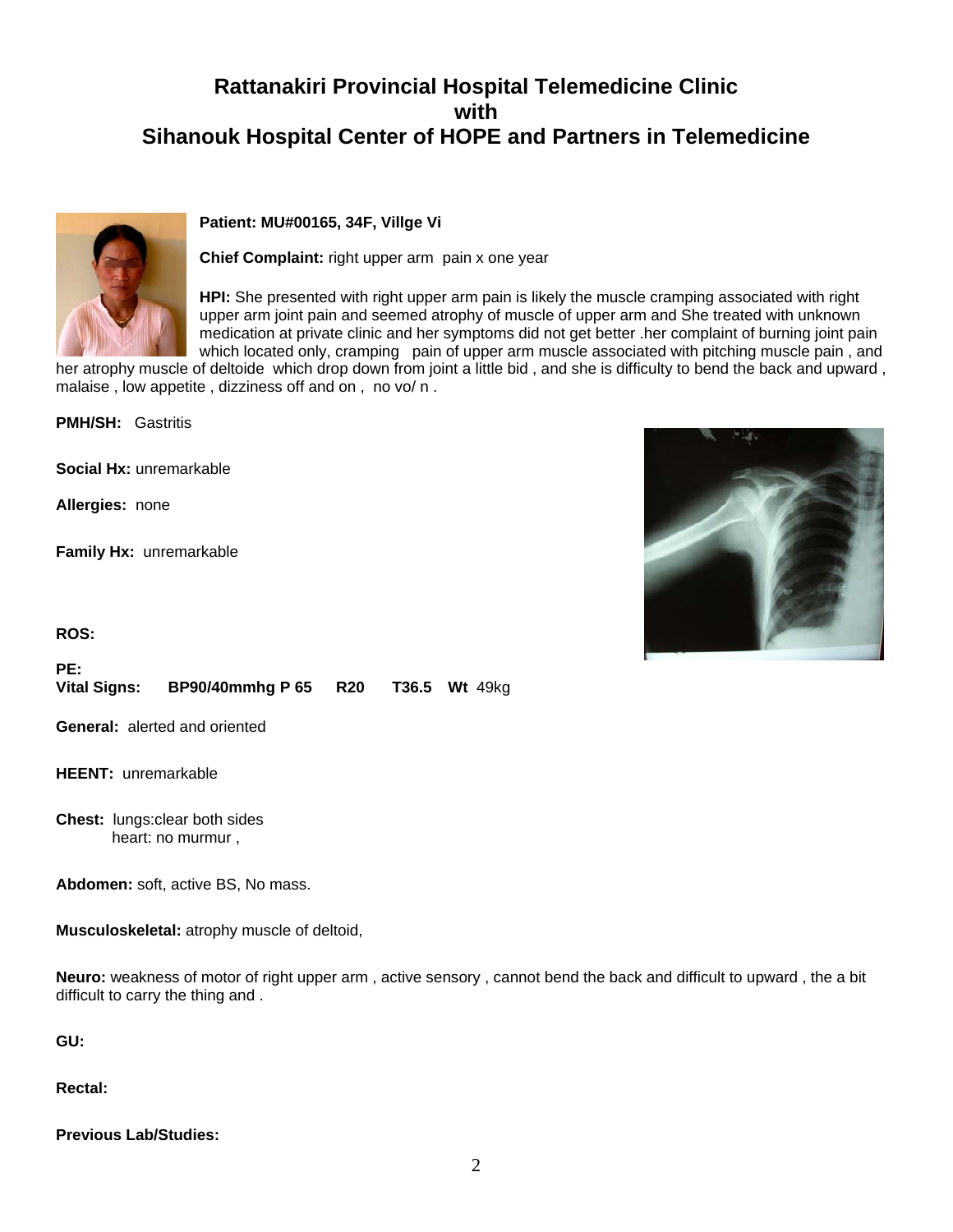Lab/Studies Requests: x ray of right shoulder , ca2+:11.1mg/dl, Na+:129.4mmd/dl, k+:3.4mmol/dl , M/S:negative, wbc 4600/mm3, Hb:38%, differential counting : 04%, 60%, 35%, 01%, 0%

**Assessment:** 1.artritis of right upper arm 2. nevralgia ?

Plan: 1. ibuprofen 400mg 1 ta bid po x 10 d 2. Vit B1 1 tab po qd x 15 d 3.cimitidine 400mg 1 tab po x bid x 1 month

**Comments/Notes:** please ,give a good idea

#### **Examined by:** San **Date: 27/03/06**

Please send all replies to [kirihospital@yahoo.com](mailto:kirihospital@yahoo.com) and cc: to [tmed\\_rithy@online.com.kh](mailto:tmed_rithy@bigpond.com.kh) . *The information transmitted in this e-mail is intended only for the person or entity to which it is addredded and may contain confidential and/or priviledged material. Any review, retransmission, dissemination or other use of or taking of any action in reliance upon, this information by persons or entities other than the intended recipient is prohibited. If you received this e-mail in error, please contact the sender and delete material from any computer.*

**From:** Fiamma, Kathleen M. [mailto:KFIAMMA@PARTNERS.ORG] **Sent:** Tuesday, March 28, 2006 4:59 AM **To:** kirihospital@yahoo.com **Cc:** tmed\_rithy@online.com.kh **Subject:** FW: Rattanakiri Referral Hospital Patient MS#00165

-----Original Message----- **From:** Tan, Heng Soon,M.D. **Sent:** Monday, March 27, 2006 4:54 PM **To:** Fiamma, Kathleen M. **Subject:** RE: Rattanakiri Referral Hospital Patient MS#00165

The key to this patient's problem is in the physical examination of her shoulder. She has difficulty with active abduction and extension. Could the shoulder be passively moved in all ranges of motion: flexion-extension, abduction, internal and external rotation?

If the shoulder joint is both actively and passively restricted, then I would consider a chronic anterior dislocation of the shoulder. First she is young. Did she have a fall a year ago? The apparent atrophy of the deltoid muscle may be from the step off in the joint due to chronic dislocation. Dislocated shoulder could be painful at extremes of active restricted motion. Arm muscles could atrophy from disuse.

If the shoulder passive movement is normal, then one could consider a nerve lesion. For instance a C5 nerve lesion could produce deltoid weakness and atrophy. However you should see other C5 innervated muscles weak as well, example, rhomboid muscles [weakness in pushing hand backwards while shoulder is internally rotated], pectoralis major [weakness in arm elevation above 90 degrees], supraspinatus [weakness in arm abduction], infraspinatus [weakness in arm external rotation], biceps [weakness in elbow flexion]. One could also experience a brachial plexus lesion affecting the lateral cord that could produce upper arm weakness associated with nerve pain. However being a young person, she is unlikely to have cervical spondylosis or diabetes related neuropathy, or Pancoast-type lung cancer at the lung apex.

So a throrough history and physical exam along these lines should help sort out whether it's shoulder joint dislocation or C5 root lesion or brachial plexus neuritis. For shoulder dislocation, you may need an axillary view to confirm anterior dislocation and a referral to orthopedics for reduction of chronic dislocation. A nerve lesion can be worked up with cervical spine xray and chest xray with apical view.

The serum calcium is high incidentally and requires repeat testing. Heng Soon Tan, MD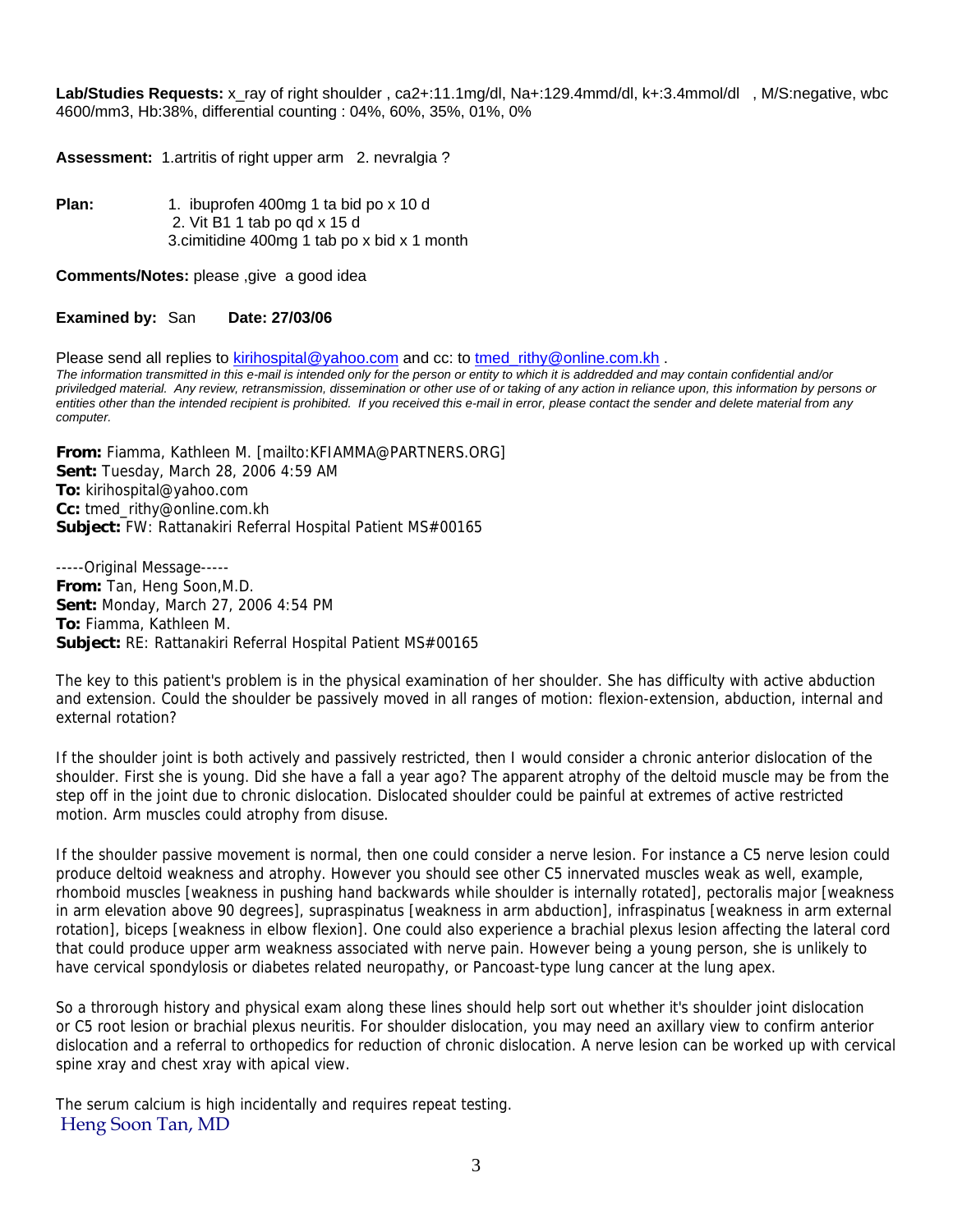**From:** Rithy Chau [mailto:tmed\_rithy@online.com.kh] **Sent:** Tuesday, March 28, 2006 9:15 AM **To:** 'Kiri Hospital' **Cc:** 'Ruth Tootill'; 'Cornelia haener'; 'Brian Hammond'; 'Paul Heinzelmann'; 'Kathleen M. Kelleher'; 'Joseph Kvedar'; 'Bernie Krisher'; 'Noun SoThero'; 'Fil B. Tabayoyong'; 'Ed & Laurie Bachrach'; 'HealthNet International' **Subject:** RE: Rattanakiri Referral Hospital Patient MS#00165

Dear San/Channarith,

Thank you for the cases for this month.

As for this patient, MS#00165, there was a lot of missing information on the history and PE needed to make a good assessment of her problem. You stated that she has pain for one year, but what happened initially to her right shoulder that led to this problem—was there an accident, injury, trauma? How long ago? What was she doing when the problem started? Besides pain medications, were there any other treatment or management of the problem? Any surgery done? Any previous x-ray? Any numbness or tingling and where? ROM of arm and limitation of daily activity with her right arm? Can you also get a lateral view of her right arm also? According to the images you sent, the most likely problem she has is right shoulder dislocation, but I have to have some more history and lat x-ray to make a clearer dx of this. From the face shot, her shoulder seemed asymmetrical with sloping/dropping of the right shoulder, but an image of her with shirt off exposing her shoulder bilaterally, frontal, right lateral and posterior views would help to give better dx also. Please give me a call on my hand phone to discuss further about this patient. Until then no tx for her except for para 500 mg 2 po qid prn pain. Her gastritis may have come from taking NSAIDs or steroid for her pain too frequently, you can give her some antacid like MgALOH3 to chew prn or cimetidine 400mg 1 po qhs for 1-2 months if this problem is chronic for her. I am cc: to our surgeon also for any other advice.

Hope to her from you soon.

Rithy

RITHY CHAU, MPH, MHS, PA-C Physician Assistant, Telemedicine Project/EHC

**From:** Cornelia haener [mailto:Cornelia\_Haener@online.com.kh] **Sent:** Tuesday, March 28, 2006 1:26 PM **To:** 'Rithy Chau'; 'Kiri Hospital' **Cc:** 'Ruth Tootill'; 'Brian Hammond'; 'Paul Heinzelmann'; 'Kathleen M. Kelleher'; 'Joseph Kvedar'; 'Bernie Krisher'; 'Noun SoThero'; 'Fil B. Tabayoyong'; 'Ed & Laurie Bachrach'; 'HealthNet International' **Subject:** RE: Rattanakiri Referral Hospital Patient MS#00165

Dear all,

The ap X-ray does not look like dislocation, but I agree that a lateral X-ray should be added. Does she have any neck problems? Limited movement? Pain when you palpate? **Thanks** Cornelia Haener

**From:** Kiri Hospital [mailto:kirihospital@yahoo.com] **Sent:** Monday, March 27, 2006 5:37 PM **To:** Rithy Chau; Brian Hammond; Paul Heinzelmann; Kathleen M. Kelleher; Joseph Kvedar; Cornelia Haener; Ruth Tootill **Cc:** Bernie Krisher; Noun SoThero; Fil B. Tabayoyong; Ed & Laurie Bachrach; HealthNet International **Subject:** Rattanakiri Referral Hospital Patient NB#00164

Dear All, Here is the last case patient NB#00164 and his photos.

Best regards,

**Channarith**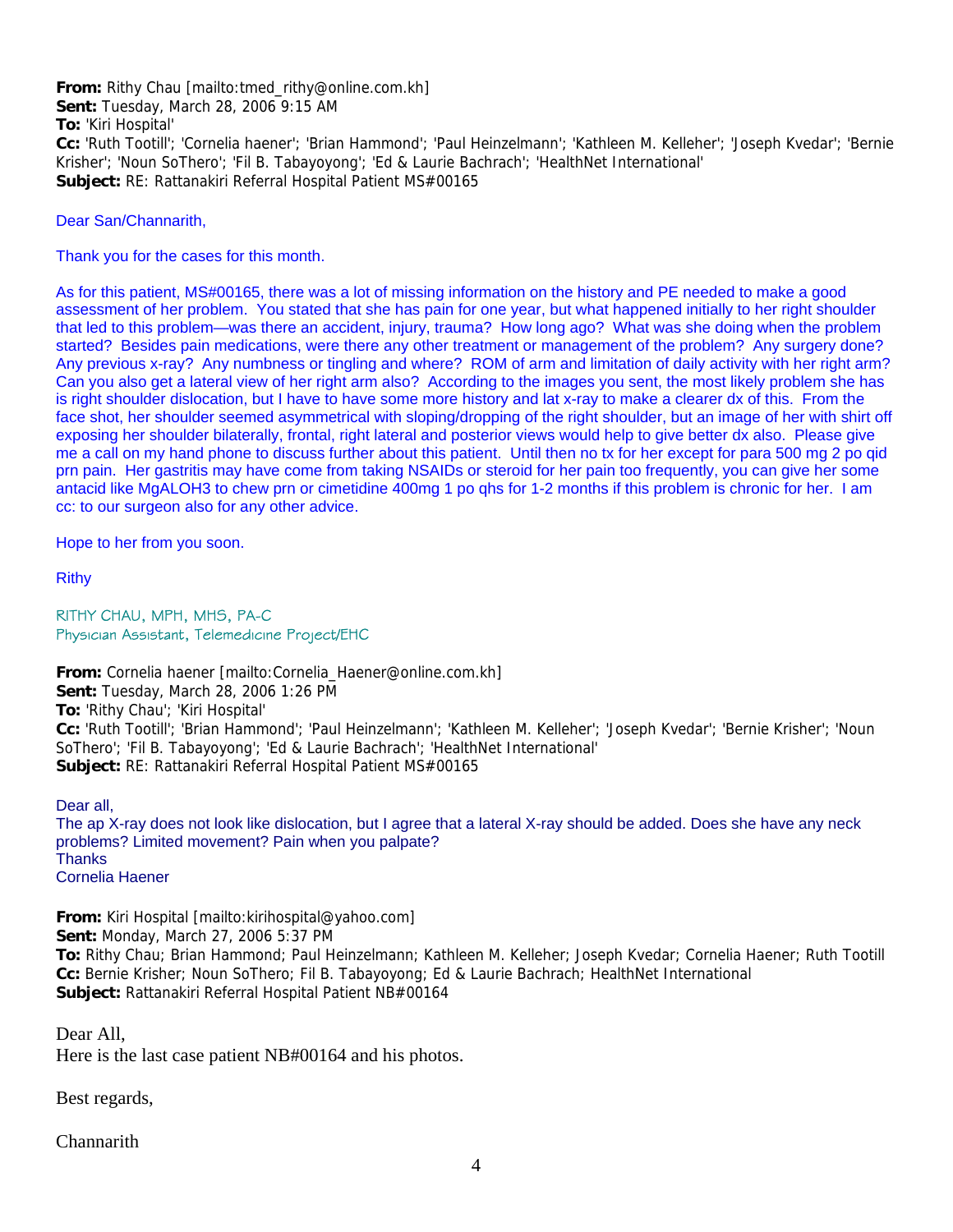# **Rattanakiri Provincial Hospital Telemedicine Clinic with Sihanouk Hospital Center of HOPE and Partners in Telemedicine**

## **Patient: NB#00164, 53M, TaVeng District**



**Chief Complaint:** a developing big mass on around of his neck x 3 months

**HPI:** The first time , he complaints of a small mass x one corn size on right neck , and then he scratching it which caused to develop the full of right neck x 1 months, and one month later, his mass appeared progressively on left neck .He was treated the antibiotic and steroid during 7 days , all symptoms did not get better .now , his complaint of a progressively developing mass on bilateral of neck and big mass on both clavicle and a small mass on both axillar , especially his HA

come as from mass to his right temporal and slightly difficulty for food eating .no fever , no dizziness , no vo / n , no weigh loss .

**PMH/SH:** unremarkable

**Social Hx:** no smoking , no alcohol

**Allergies:** none

**Family Hx:** unremarkable

**ROS:**

**PE: Vital Signs: BP 90/60 mmHg P 67 R 20 T 37.5 Wt** 42kg

**General:** alerted and oriented

**HEENT:** big mass on his neck characterized by solid , adherence from one to one , no mobile, more mass on bilateral of his neck, and on both clavicle, a small mass on both axilar which characterized by solid , no mobile , no pain palpitation.

**Chest:** lungs :clear both sides , no crackle heart: no murmur , rythme ragular.

**Abdomen:** soft , no mass , active BS , NO organomegally.

**Musculoskeletal:** unremarkable

**Neuro:** sensory and motor are intact

**GU:**

**Rectal:**

**Previous Lab/Studies:**





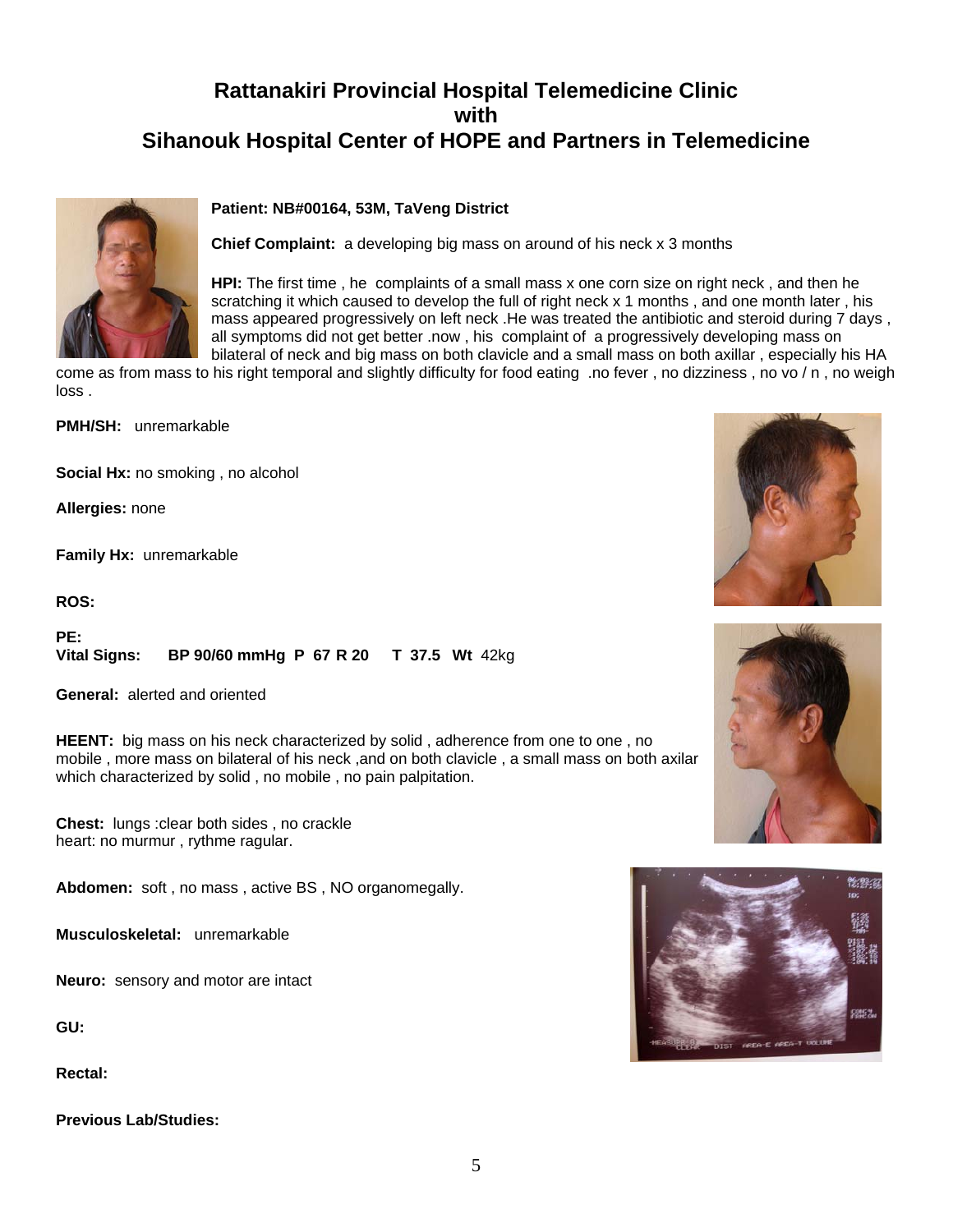**Lab/Studies Requests:** ultrasound , ca2+:8.4mg/dl , Na+:124.4mmol/dl, CBC , K+:5.4mmol/dl, M/S=negative, WBC:4500/mm3, Htc:44%, Differential count : o5%, 56%, 38%, 01%, 0%, Platelet:317000.

| <b>Assessment:</b> | 1. Hodzhin's disease?<br>2.lymphome?<br>3. Sacoidosis ?<br>4. Primative cancer from Metastase?<br>5. lymphe node of TB?  |
|--------------------|--------------------------------------------------------------------------------------------------------------------------|
| Plan:              | 1. Penicilliine 1 g 1 vial q6h x 14 d<br>2.paracetamol 500mg 1 tab q6 h x prn x throat<br>3.biopsy, it is possible at PP |

**Comments/Notes:** PLease , give a good idea

**Examined by:** San **Date: 27/3/06**

Please send all replies to [kirihospital@yahoo.com](mailto:kirihospital@yahoo.com) and cc: to tmed rithy@online.com.kh .

*The information transmitted in this e-mail is intended only for the person or entity to which it is addredded and may contain confidential and/or priviledged material. Any review, retransmission, dissemination or other use of or taking of any action in reliance upon, this information by persons or*  entities other than the intended recipient is prohibited. If you received this e-mail in error, please contact the sender and delete material from any *computer.*

**From:** Barbesino, Giuseppe,M.D. [mailto:GBARBESINO@PARTNERS.ORG] **Sent:** Tuesday, March 28, 2006 4:37 AM **To:** Fiamma, Kathleen M.; kirihospital@yahoo.com **Cc:** tmed\_rithy@online.com.kh **Subject:** RE: Rattanakiri Referral Hospital Patient NB#00164

**This 53 years old man has what appears an extremely large bilateral lymphadenopathy of the neck, rapidly growing, and axillary suspicious lymphnodes as well. It is unclear whether a thyroid mass was also distinctly observed . CBC is normal and chemistry too. Primary diagnoses are lymphoma, anaplastic cancer of the thyroid (favor lymphoma because of symmetric disease, axillary involvment). Patient should have CT scan of the neck and chest and ENT evaluation for upper airway patency. Open biopsy of one of the masses with urgency should be done to clarify etiology and guide treatment. Fine needle biopsy may not be useful in this case and may only delay final diagnosis. If lymphoma is found, chemotherapy plus radiotherapy as directed by oncologist might be succesful in shrinking the mass. If this is anaplastic thyroid cancer, prognosis extremely poor given the size of masses. Please let me know what you find out. Thanks** 

Giuseppe Barbesino, MD Thyroid Associates Massachusetts General Hospital-Harvard Medical School Wang ACC 730S 55 Fruit St Boston MA, 02114 FAX 617-726-5905 TEL 617-726-7573

**From:** Barbesino, Giuseppe,M.D. [mailto:GBARBESINO@PARTNERS.ORG] **Sent:** Tuesday, March 28, 2006 5:09 AM **To:** Fiamma, Kathleen M.; kirihospital@yahoo.com **Cc:** tmed\_rithy@online.com.kh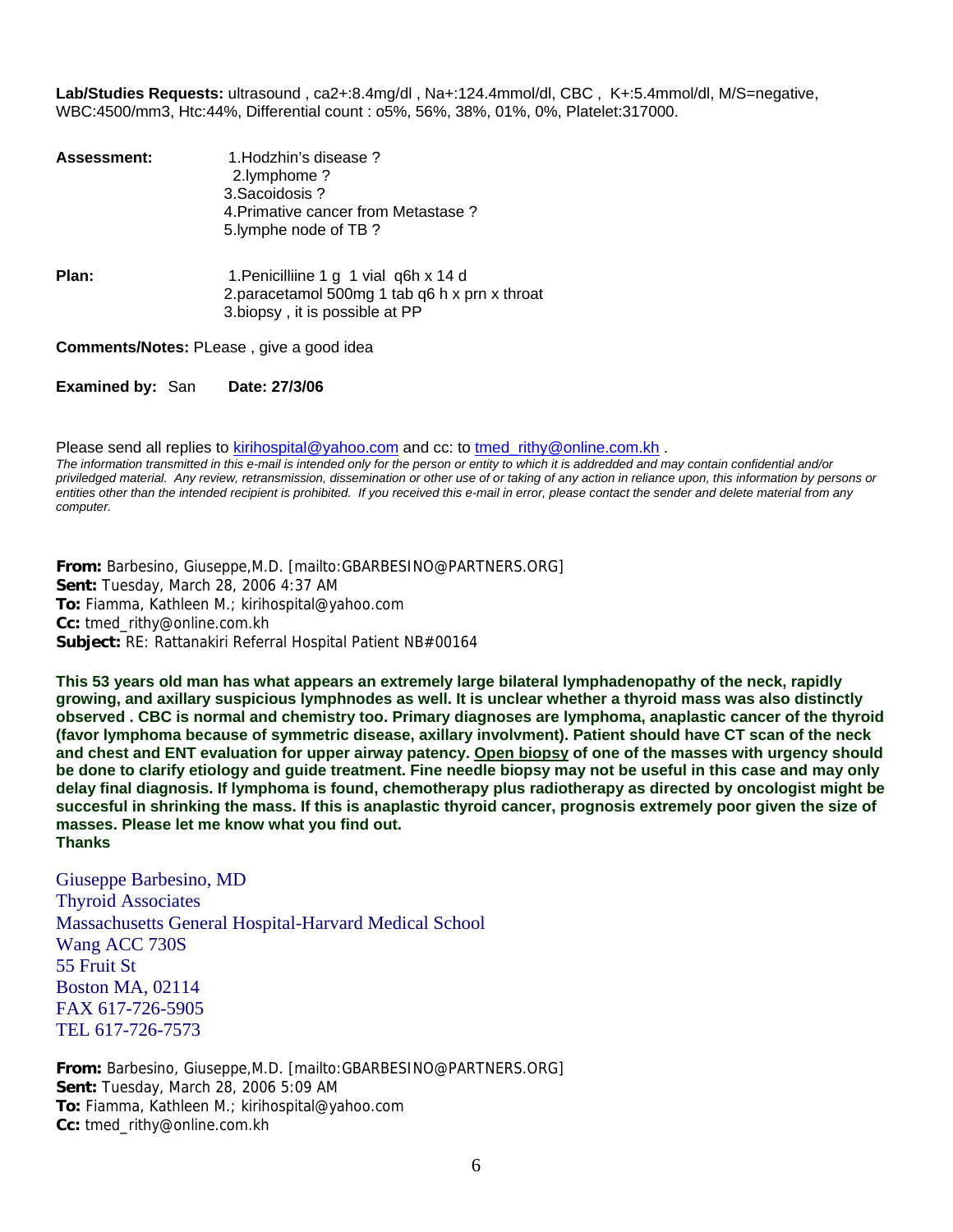**THIS IS AN ADDENDUM TO THIS CASE. NOTICED SODIUM TO BE LOW AT 124. THIS MAY BE DUE TO VOLUME DEPLETION/DEHYDRATION BUT ALSO TO SIADH AS PARANEOPLASTIC SYNDROME OF EPITHELIAL (LUNG, LARYNGEAL) CANCER. THIS SHOULD BE EVLAUATED WITH SERUM OSMOLALITY, URINE OSOMLALITY AND SODIUM AND TREATED ACCORDINGLY.** 

**PLEASE ACKOWLEDGE RECEIPT OF THIS MESSAGE.** 

**This 53 years old man has what appears an extremely large bilateral lymphadenopathy of the neck, rapidly growing, and axillary suspicious lymphnodes as well. It is unclear whether a thyroid mass was also distinctly observed . CBC is normal and chemistry too. Primary diagnoses are lymphoma, anaplastic cancer of the thyroid (favor lymphoma because of symmetric disease, axillary involvment). Patient should have CT scan of the neck and chest and ENT evaluation for upper airway patency. Open biopsy of one of the masses with urgency should be done to clarify etiology and guide treatment. Fine needle biopsy may not be useful in this case and may only delay final diagnosis. If lymphoma is found, chemotherapy plus radiotherapy as directed by oncologist might be succesful in shrinking the mass. If this is anaplastic thyroid cancer, prognosis extremely poor given the size of masses. Please let me know what you find out.** 

**Thanks** 

Giuseppe Barbesino, MD Thyroid Associates Massachusetts General Hospital-Harvard Medical School Wang ACC 730S 55 Fruit St Boston MA, 02114 FAX 617-726-5905 TEL 617-726-7573

**From:** Cornelia haener [mailto:Cornelia\_Haener@online.com.kh]

**Sent:** Tuesday, March 28, 2006 8:54 AM

**To:** 'Kiri Hospital'; 'Rithy Chau'; 'Brian Hammond'; 'Paul Heinzelmann'; 'Kathleen M. Kelleher'; 'Joseph Kvedar'; 'Ruth Tootill'

**Cc:** 'Bernie Krisher'; 'Noun SoThero'; 'Fil B. Tabayoyong'; 'Ed & Laurie Bachrach'; 'HealthNet International' **Subject:** RE: Rattanakiri Referral Hospital Patient NB#00164

Dear all,

Does the patient have any ENT symptoms like bleeding from his nose or obstruction of one side of his nose? Another DDx would be nasopharyngeal carcinoma with lymph node metastasis. Did you do a chest X-ray? Any hint for lung cancer?

Otherwise, it is most likely a malignant lymphoma. Of course, histology would confirm the diagnosis. Easier and cheaper might be a fine needle aspiration cytology. Take the biggest needle you have and aspirate cells from the biggest lymph node, then spread it on four glass slides and keep it air dry. Pleasdo not use an alcohol spray to fix the slides. Bring it down to our lab at SHCH like that and we will stain it. Often, a good FNA already gives us a hint for lymphoma. If it is a lymphoma, the best treatment would be high dose steroid after excluding HIV, Hep B/C and Syphilis. Full chemotherapy is very expensive, around 300 USD per treatment at the oncology department at least, and the patient has to pay it himself. Prognosis in this age group is often not much better with chemotherapy. Kind regards

Cornelia Haener

**From:** Rithy Chau [mailto:tmed\_rithy@online.com.kh]

**Sent:** Tuesday, March 28, 2006 10:10 AM

**To:** 'Kiri Hospital'

**Cc:** 'Brian Hammond'; 'Paul Heinzelmann'; 'Kathleen M. Kelleher'; 'Joseph Kvedar'; 'Cornelia Haener'; 'Ruth Tootill'; 'Bernie Krisher'; 'Noun SoThero'; 'Fil B. Tabayoyong'; 'Ed & Laurie Bachrach'; 'HealthNet International' **Subject:** RE: Rattanakiri Referral Hospital Patient NB#00164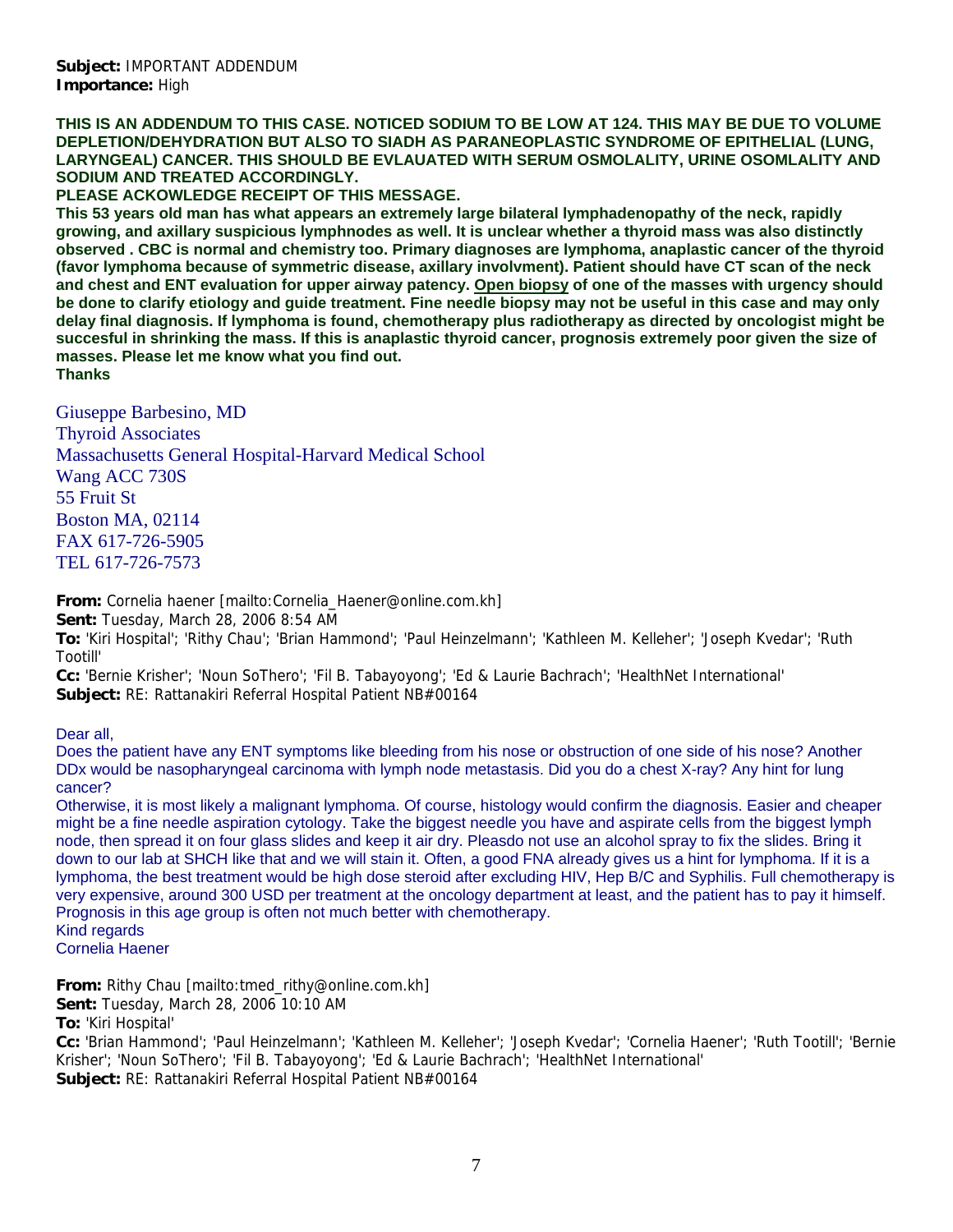### Dear San/Channarith,

For patient, NB#00164, he c/o neck mass developing progressively in 3 months period without fever, weight loss, pain and non-mobile? You did not mention productive cough or not, any GI problem except mild dysphagia (due to the neck mass), and no rectal exam, CXR, and abd US done. I would have like to have these information to help me advise better. The masses on bilateral neck with axillary and supraclvicular lymphadenopathy may point to either TB infection (very common in Cambodia) or malignancy from GI tract, lungs and other sources. Can he produce sputum to do AFB? If positive from AFB or indicated on CXR for TB lesion, then treat per national protocol. I will also wait for surgical opinion from Dr. Cornelia or Ruth as well on the next step to care for this patient. I do not think he need any medication at this point.

Please ask the two patients for this month to be follow-up next month as well since I will be there in Rattanakiri.

Hope this helps.

Rithy

#### RITHY CHAU, MPH, MHS, PA-C Physician Assistant, Telemedicine Project/EHC

*The information transmitted in this e-mail is intended only for the person or entity to which it is addressed and may contain confidential and/or privileged material. Any review, retransmission, dissemination or other use of or taking of any action in reliance upon, this information by persons or entities other than the intended recipient is prohibited. If you received this e-mail in error, please contact the sender and delete material from any computer.*

**From:** Cornelia haener [mailto:Cornelia\_Haener@online.com.kh] **Sent:** Tuesday, March 28, 2006 1:29 PM **To:** 'Rithy Chau'; 'Kiri Hospital' **Cc:** 'Brian Hammond'; 'Paul Heinzelmann'; 'Kathleen M. Kelleher'; 'Joseph Kvedar'; 'Ruth Tootill'; 'Bernie Krisher'; 'Noun SoThero'; 'Fil B. Tabayoyong'; 'Ed & Laurie Bachrach'; 'HealthNet International' **Subject:** RE: Rattanakiri Referral Hospital Patient NB#00164

Dear all,

As mentioned in my first email, the most likely diagnosis is malignant lymphoma. Please rule out ENT and lung cancer. GI-tract cancer is unlikely. They usually only metastasis towards the left supraclavicular area (Virchow node) before the lymphatics enter the subclavian vein. I think it is wise to do sputums for AFB, because malignancies of the neck/lymphomas are risk factors for reactivation of TB. **Thanks** 

Cornelia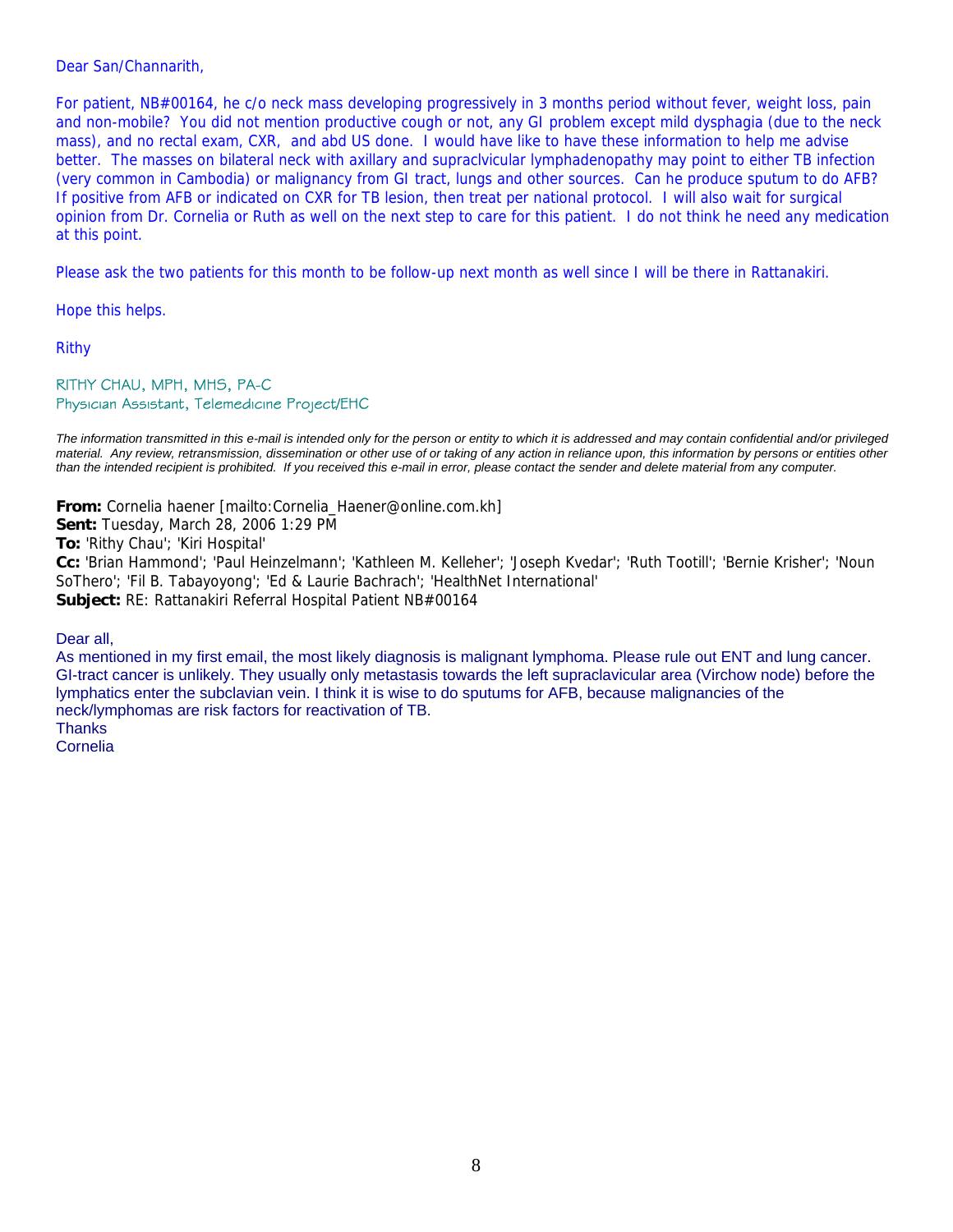# **Tuesday, March 28, 2006**

# **Follow-up Report for Rattanakiri TM Clinic**

There were 2 new patients seen during this month TM clinic at Rattanakiri Referral Hospital (RRH). The data of all new cases were transmitted and received replies from both Phnom Penh and Boston. Per advice sent by Partners in Boston and Phnom Penh Sihanouk Hospital Center of HOPE as well as advices from PA Rithy on site, the following patients were managed and treated per local staff:

[Please note that in general the practice of dispensing medications at RRH for all patients is usually limited to a maximum of 7 days treatment with expectation of patients to return for another week of supplies if needed be. This practice allows clinicians to monitor patient compliance to taking medications and to follow up on drug side effects, changing of medications, new arising symptoms especially in patients who live away from the town of Banlung and/or illiterate. Medications and lab tests not available/done at RRH are provided by SHCH to TM patients at no cost]

# Treatment Plan for Rattanakiri TM Clinic March 2006

# **1. MS#00165, 34F, Village VI**

Dx:

- 1. Gastritis
- 2. Neuralgia?
- Tx:
- 1. Paracetamol(500mg) 2 tab po qid prn pain
- 2. MgALOH3 2 tab chew qid prn (50 tab)

# **2. NB#00164, 53M, Tompong Roeung Village**

 $Dx$ 

1. Lymphoma?

Tx:

- 1. Prenisolone 5mg 8 tab po qd x 2mo (on second month tx per RRH)
- 2. FNA of mass and send to SHCH for cytology
- 3. CX R and AFB sputum smears

# **Follow-up Patients**

- **1. CL#00122, 33F, Village III** 
	- Dx:

1.Subclinical hyperthyroidism

Tx:

- 1. Methimazol 10mg ½ tab po tid
- 2. Recheck TFT next month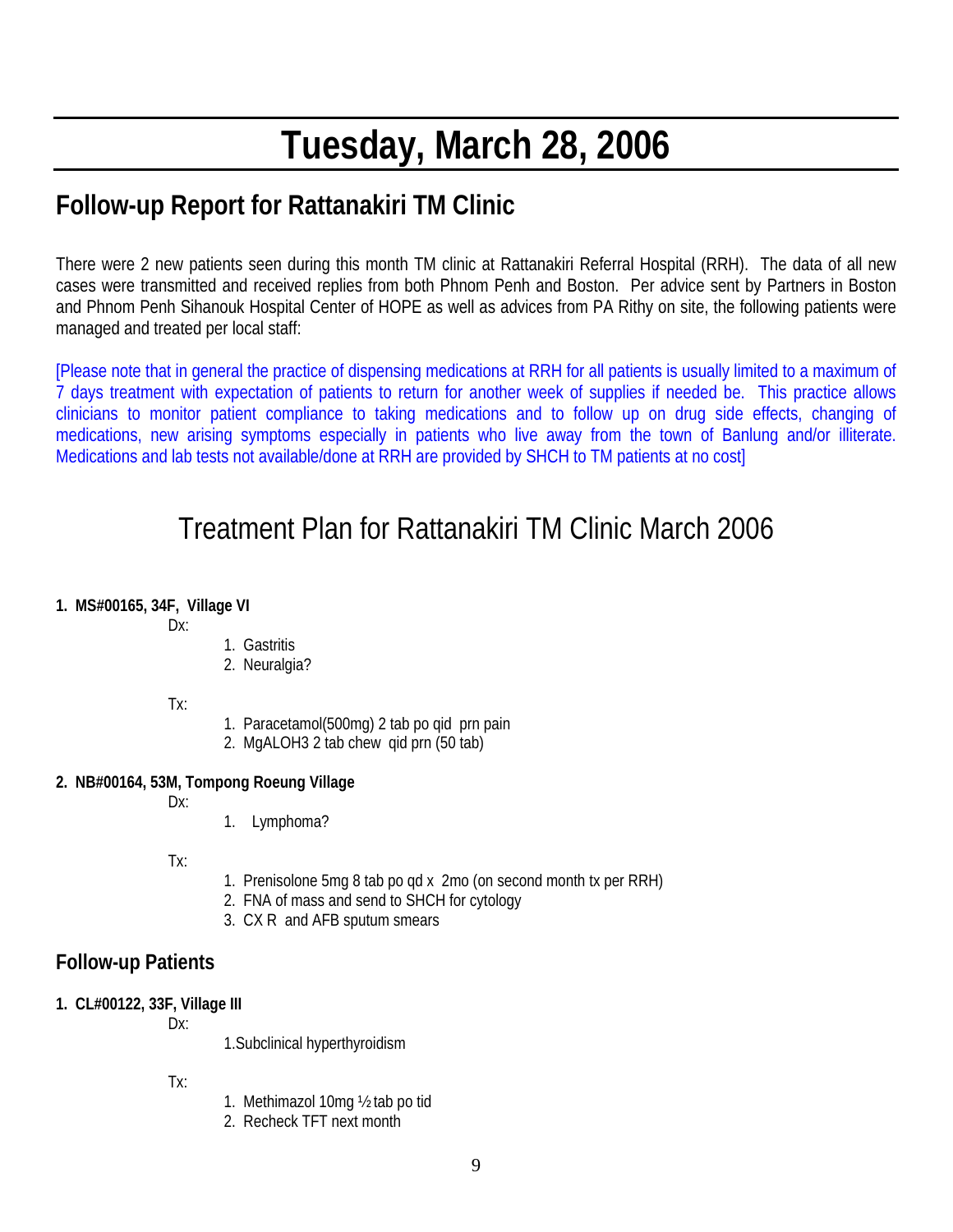## **2. PS#00149, 26F, Village I**

Dx:

1. Hyperthyroidism

Tx:

- 1. Carbimazol 5mg ½ tab po qd
- 2. Propranolol 40mg ¼ tab po qd
- 3. MTV 1 tab po qd
- 4. Para 500mg 1 tab po qid prn

# **3. UP#00093, 51F, Village I**

Dx:

1. Hyperthyroidism (became hypothyroidism per lab result possibly due to medication)

# Tx:

1. Stop all medications and recheck TFT in 2-4 weeks

# **4. CK#00102,18F, Village IV**

Dx:

- 1. Cardiac insufficiency
- 2. Anemia
- 3. Pulmonary HTN
- 4. Right + Left atrial enlargement

Tx:

- 1. Lisinopril 5mg ½ tab po qd x 100 tab
- 2. Furosemide 40mg ½ tab po qd x 100d
- 3. FeSo4/ folate200mg /0.25mg 1 tab po bid x 100d

# **5. RH#000, 67F, Village I**

Dx:

- 1. HTN
- 2. DMII
- 3. OA?
- 4. PNP
- Tx:
- 1. GLibenclamide 5mg 1 tab po qd x 100d
- 2. Lisinopril 5mg 1 tab po qd x 100d
- 3. ASA 81mg chew 1 tab po x 100d
- 4. Desipramine 100mg ½ tab po qhs x 100d

# **6. OT#00155, 45F, Village I (Borkeo District)**

Dx:

- 1. DMII
- 2. HTN

Tx:

- 1. Lisinopril 5mg 1 tab po qd x 100d
- 2. Glibenclamide 5mg 2 tab po bid x 100d
- 3. Metformin 500mg 1 tab po bid x 100d
- 4. ASA 81mg chew 1 tab po qd x 100d
- 5. Desipramine 75mg 1 tab po ghs x 100d

# **7. PN#00052, 53F, Ban Fang Village**

Dx:

1. Hyperthyroidism